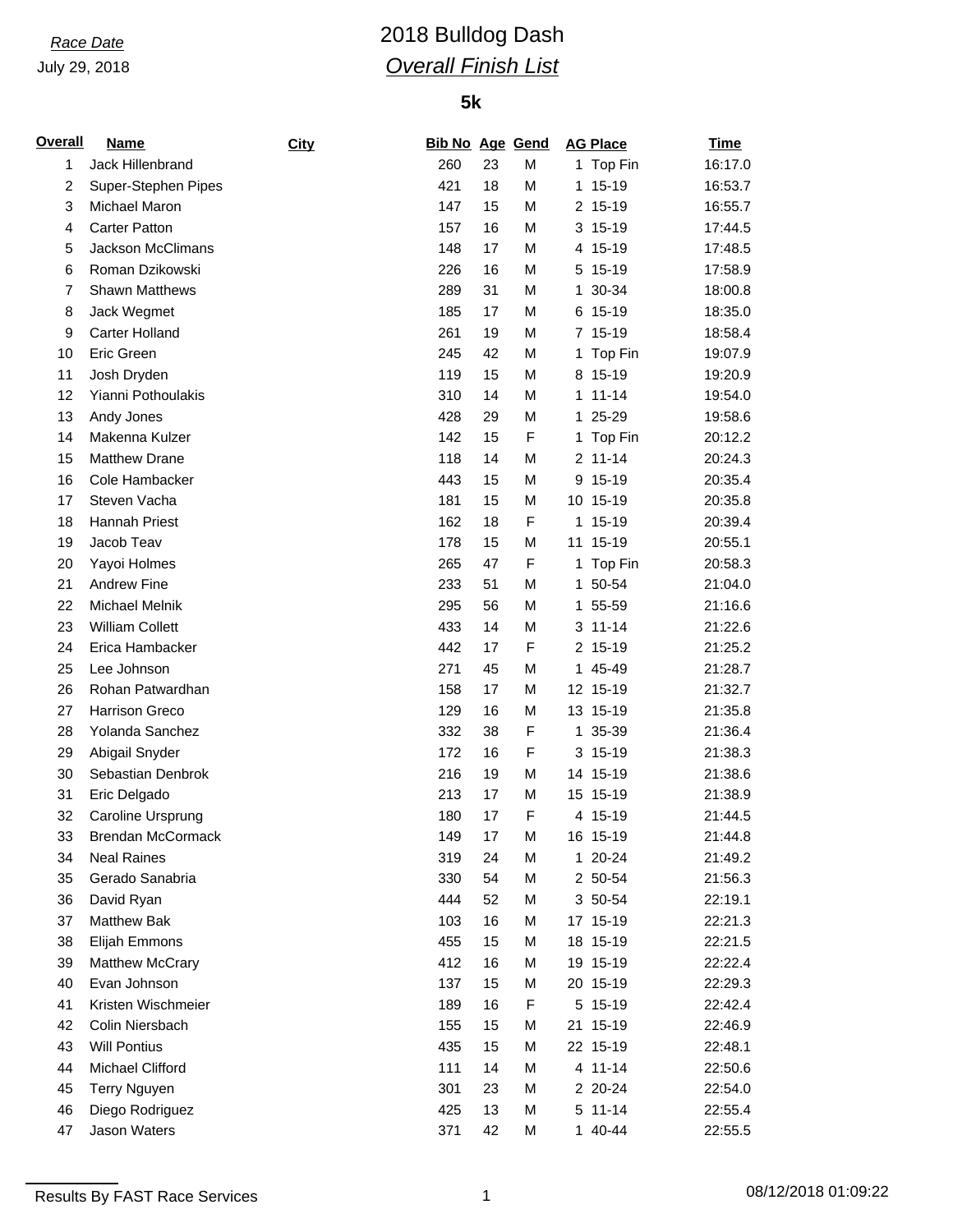# *Race Date* 2018 Bulldog Dash *Overall Finish List*

| <b>Overall</b> | <b>Name</b>            | City | <b>Bib No Age Gend</b> |    |             |    | <b>AG Place</b> | <b>Time</b> |
|----------------|------------------------|------|------------------------|----|-------------|----|-----------------|-------------|
| 48             | Reese Robertson        |      | 167                    | 15 | $\mathsf F$ |    | 6 15-19         | 22:58.0     |
| 49             | Jack Mraz              |      | 452                    | 18 | M           |    | 23 15-19        | 23:03.7     |
| 50             | Nicholas Maurice       |      | 448                    | 13 | M           |    | $6 11 - 14$     | 23:06.9     |
| 51             | <b>Daniel Sorrels</b>  |      | 173                    | 14 | M           |    | $7 11 - 14$     | 23:07.2     |
| 52             | <b>Ben Stracner</b>    |      | 446                    | 16 | M           |    | 24 15-19        | 23:12.5     |
| 53             | Christopher Brown      |      | 109                    | 15 | M           |    | 25 15-19        | 23:13.8     |
| 54             | Haydn Hermansen        |      | 258                    | 10 | M           | 1  | $1 - 10$        | 23:19.8     |
| 55             | Colby Niemann          |      | 154                    | 15 | M           |    | 26 15-19        | 23:24.8     |
| 56             | Jeddy Smith            |      | 470                    | 41 | M           |    | 2 40-44         | 23:25.1     |
| 57             | Samantha Briggs        |      | 106                    | 16 | F           |    | 7 15-19         | 23:29.3     |
| 58             | Daniel Mok             |      | 150                    | 14 | M           |    | 8 11-14         | 23:33.5     |
| 59             | Marianna Gazzara       |      | 123                    | 14 | F           | 1  | $11 - 14$       | 23:33.5     |
| 60             | Lexi Kulzer            |      | 141                    | 14 | F           |    | $2 11 - 14$     | 23:33.8     |
| 61             | Pamela Hammers         |      | 426                    | 47 | F           | 1. | 45-49           | 23:37.2     |
| 62             | Molly MacNichols       |      | 287                    | 44 | F           | 1. | 40-44           | 23:43.6     |
| 63             | <b>Blair Greco</b>     |      | 128                    | 18 | M           |    | 27 15-19        | 23:46.0     |
| 64             | Daniel Huang           |      | 136                    | 16 | M           |    | 28 15-19        | 23:50.5     |
| 65             | Mike Van Dorn          |      | 427                    | 36 | M           |    | 1 35-39         | 23:50.7     |
| 66             | Scott Suggs            |      | 350                    | 58 | M           |    | 2 55-59         | 23:52.0     |
| 67             | Jennifer Pahi          |      | 405                    | 35 | F           |    | 2 35-39         | 23:52.8     |
| 68             | Rilyn Wagner           |      | 184                    | 15 | F           |    | 8 15-19         | 23:54.2     |
| 69             | Eli Green              |      | 130                    | 14 | M           | 9  | $11 - 14$       | 23:55.0     |
| 70             | Yun Ho Han             |      | 250                    | 20 | M           |    | 3 20-24         | 23:58.0     |
| 71             | <b>Tristan Denbrok</b> |      | 217                    | 13 | M           |    | 10 11-14        | 23:59.1     |
| 72             | Nick Rivord            |      | 166                    | 15 | M           |    | 29 15-19        | 24:06.0     |
| 73             | <b>Brody Lex</b>       |      | 145                    | 14 | M           |    | 11 11-14        | 24:10.1     |
| 74             | <b>Francis Littig</b>  |      | 285                    | 19 | M           |    | 30 15-19        | 24:17.3     |
| 75             | Angel Carranza         |      | 201                    | 46 | M           |    | 2 45-49         | 24:19.1     |
| 76             | Savannah Chernetsky    |      | 110                    | 16 | $\mathsf F$ |    | 9 15-19         | 24:22.4     |
| 77             | <b>Andrew Littig</b>   |      | 284                    | 56 | M           |    | 3 55-59         | 24:23.3     |
| 78             | Lake Coppedge          |      | 112                    | 14 | M           |    | 12 11-14        | 24:29.0     |
| 79             | Yongjoo Kim            |      | 280                    | 64 | M           |    | 1 60-64         | 24:30.4     |
| 80             | Lauren Teav            |      | 359                    | 13 | F           |    | $3 11 - 14$     | 24:31.9     |
| 81             | Mackenzie Cousin       |      | 114                    | 16 | F           |    | 10 15-19        | 24:35.0     |
| 82             | Claudia Corrales       |      | 205                    | 43 | F           |    | 2 40-44         | 24:35.5     |
| 83             | Craig Wudi             |      | 380                    | 51 | М           |    | 4 50-54         | 24:36.7     |
| 84             | Monica Mau             |      | 290                    | 42 | F           |    | 3 40-44         | 24:37.6     |
| 85             | <b>Brandon Yarnell</b> |      | 383                    | 36 | М           |    | 2 35-39         | 24:37.9     |
| 86             | Cassy Hauth            |      | 429                    | 26 | F           |    | 1 25-29         | 24:38.2     |
| 87             | Ryan Slovensky         |      | 171                    | 16 | М           |    | 31 15-19        | 24:40.5     |
| 88             | <b>Madeline Busse</b>  |      | 200                    | 15 | F           |    | 11 15-19        | 24:42.2     |
| 89             | Mike Slovensky         |      | 337                    | 48 | М           |    | 3 45-49         | 24:45.7     |
| 90             | Steven Rein            |      | 322                    | 63 | M           |    | 2 60-64         | 24:49.9     |
| 91             | Jake Sutton            |      | 351                    | 15 | M           |    | 32 15-19        | 24:51.4     |
| 92             | Nicholas Fattal        |      | 121                    | 15 | М           |    | 33 15-19        | 24:56.2     |
| 93             | Kira Cousin            |      | 113                    | 14 | F           |    | 4 11-14         | 24:58.8     |
| 94             | Ellis Johnson          |      | 270                    | 10 | M           |    | $2 1 - 10$      | 25:00.9     |
|                |                        |      |                        |    |             |    |                 |             |

Results By FAST Race Services 2 2 08/12/2018 01:09:23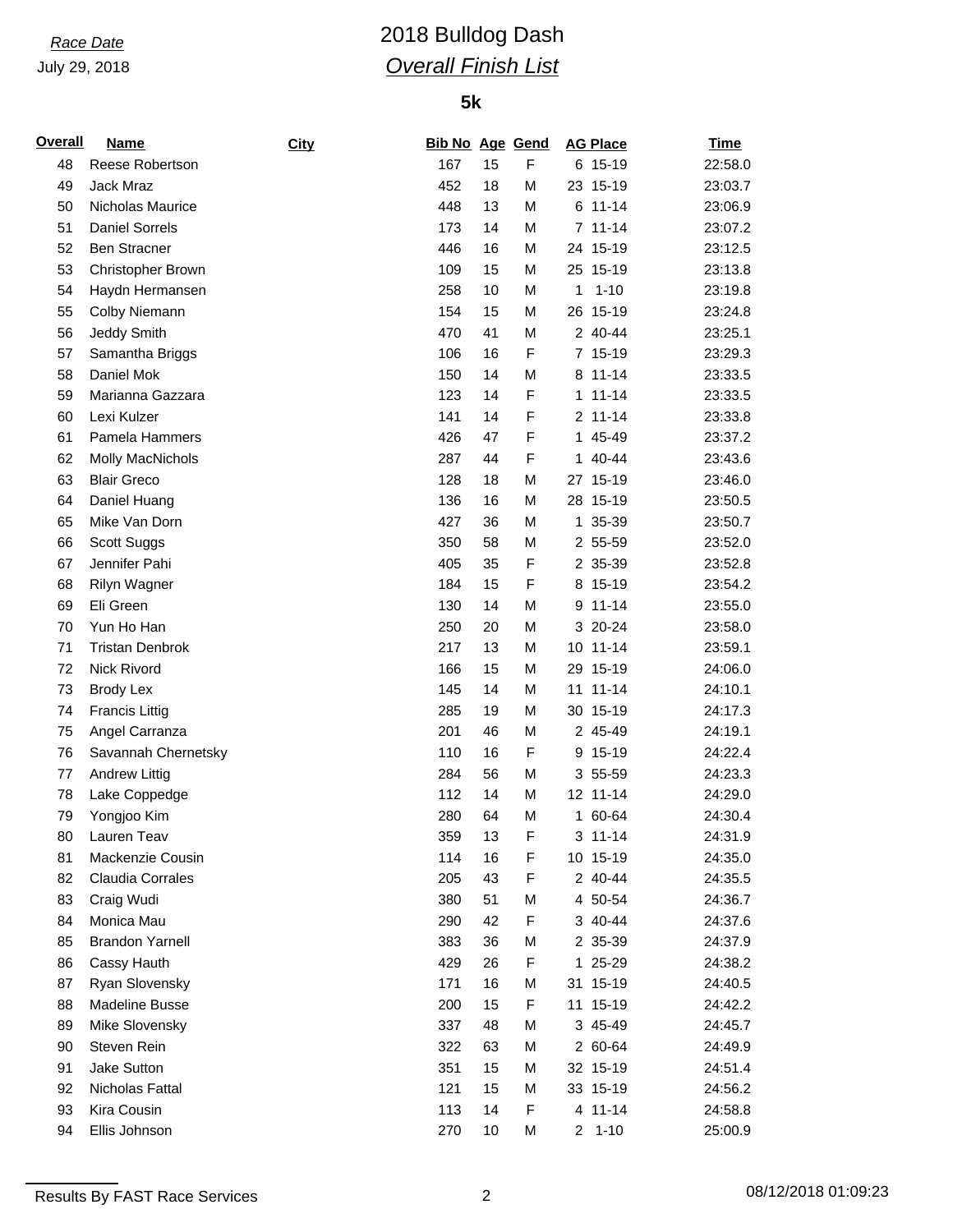# *Race Date* 2018 Bulldog Dash *Overall Finish List*

| <b>Overall</b> | <b>Name</b>           | City | <b>Bib No Age Gend</b> |    |   | <b>AG Place</b> | <b>Time</b> |
|----------------|-----------------------|------|------------------------|----|---|-----------------|-------------|
| 95             | Nolan Denbrok         |      | 215                    | 9  | M | 3<br>$1 - 10$   | 25:01.0     |
| 96             | Nicholas Tobon        |      | 363                    | 16 | M | 34 15-19        | 25:01.7     |
| 97             | David Pipes           |      | 309                    | 20 | M | 4 20-24         | 25:03.4     |
| 98             | Cristina Adams        |      | 101                    | 17 | F | 12 15-19        | 25:04.5     |
| 99             | Nina Phelan           |      | 159                    | 14 | F | 5 11-14         | 25:05.2     |
| 100            | Hannah Dupree         |      | 120                    | 15 | F | 13 15-19        | 25:05.5     |
| 101            | John Powell           |      | 311                    | 56 | M | 4 55-59         | 25:06.5     |
| 102            | Sarah Jane Lynskey    |      | 146                    | 17 | F | 14 15-19        | 25:08.7     |
| 103            | Hannah Jones          |      | 275                    | 16 | F | 15 15-19        | 25:11.0     |
| 104            | Leighton Blackburn    |      | 105                    | 17 | F | 16 15-19        | 25:12.0     |
| 105            | Annabel Fogarty       |      | 122                    | 17 | F | 17 15-19        | 25:12.0     |
| 106            | Arianna Meyer         |      | 296                    | 14 | F | $6 11 - 14$     | 25:14.8     |
| 107            | Owen Johnson          |      | 273                    | 14 | M | 13 11-14        | 25:18.6     |
| 108            | Sonya Montgomery      |      | 300                    | 55 | F | 55-59<br>1.     | 25:18.9     |
| 109            | <b>Renae Waters</b>   |      | 372                    | 41 | F | 4 40-44         | 25:20.0     |
| 110            | Michael Edgett        |      | 228                    | 56 | M | 5 55-59         | 25:26.5     |
| 111            | Sarah Jone            |      | 139                    | 17 | F | 18 15-19        | 25:27.3     |
| 112            | Jon Caiazzo           |      | 418                    | 14 | M | 14 11-14        | 25:28.8     |
| 113            | Rebecca Roy           |      | 328                    | 55 | F | 2 55-59         | 25:30.2     |
| 114            | Steve Dierckman       |      | 223                    | 63 | M | 3 60-64         | 25:33.1     |
| 115            | Carter Obermeyer      |      | 404                    | 12 | M | 15 11-14        | 25:33.9     |
| 116            | <b>Blaine Anaya</b>   |      | 192                    | 43 | M | 3 40-44         | 25:38.3     |
| 117            | Nathan Ortolano       |      | 306                    | 14 | M | 16 11-14        | 25:45.7     |
| 118            | Mark Niemann          |      | 302                    | 47 | M | 4 45-49         | 25:46.6     |
| 119            | Suyouny Kwak          |      | 423                    | 15 | M | 35 15-19        | 25:49.3     |
| 120            | Sandra Temesio        |      | 360                    | 51 | F | 1 50-54         | 25:50.2     |
| 121            | Alvin Todd            |      | 364                    | 45 | M | 5 45-49         | 25:50.9     |
| 122            | Kevin McEachron       |      | 292                    | 60 | M | 4 60-64         | 25:53.9     |
| 123            | <b>Heather Hagye</b>  |      | 467                    | 43 | F | 40-44<br>5      | 25:54.5     |
| 124            | Deborah Williams      |      | 375                    | 65 | F | 65-69<br>1.     | 25:57.1     |
| 125            | <b>Bryan Pfaff</b>    |      | 307                    | 48 | M | 6 45-49         | 26:16.6     |
| 126            | Gina Hermansen        |      | 257                    | 44 | F | 6 40-44         | 26:26.1     |
| 127            | Rob Lawrence          |      | 459                    | 58 | M | 6 55-59         | 26:31.1     |
| 128            | Kara Grieve           |      | 132                    | 14 | F | $7 11 - 14$     | 26:35.6     |
| 129            | Spencer Afonso        |      | 102                    | 15 | M | 36 15-19        | 26:36.3     |
| 130            | Justin Schymanski     |      | 170                    | 14 | M | 17 11-14        | 26:36.4     |
| 131            | Noah Moon             |      | 151                    | 15 | M | 37 15-19        | 26:37.9     |
| 132            | Michael Geren         |      | 239                    | 59 | M | 7 55-59         | 26:38.2     |
| 133            | Maya Barfield         |      | 104                    | 15 | F | 19 15-19        | 26:38.9     |
| 134            | Melissa Forster Green |      | 237                    | 46 | F | 2 45-49         | 26:39.3     |
| 135            | James Gift            |      | 240                    | 47 | M | 7 45-49         | 26:51.4     |
| 136            | <b>Ellie Brink</b>    |      | 107                    | 14 | F | 8 11-14         | 26:52.6     |
| 137            | Claudia Vlasoff       |      | 183                    | 14 | F | $11 - 14$<br>9  | 26:55.0     |
| 138            | <b>Ellie Wilkins</b>  |      | 186                    | 16 | F | 20 15-19        | 26:57.1     |
| 139            | <b>Emery Hagye</b>    |      | 468                    | 14 | M | 18 11-14        | 26:58.2     |
| 140            | Ryan Sorrels          |      | 343                    | 41 | M | 4 40-44         | 27:00.1     |
| 141            | Katie Marino          |      | 288                    | 40 | F | 7 40-44         | 27:00.2     |
|                |                       |      |                        |    |   |                 |             |

Results By FAST Race Services 23 3 08/12/2018 01:09:23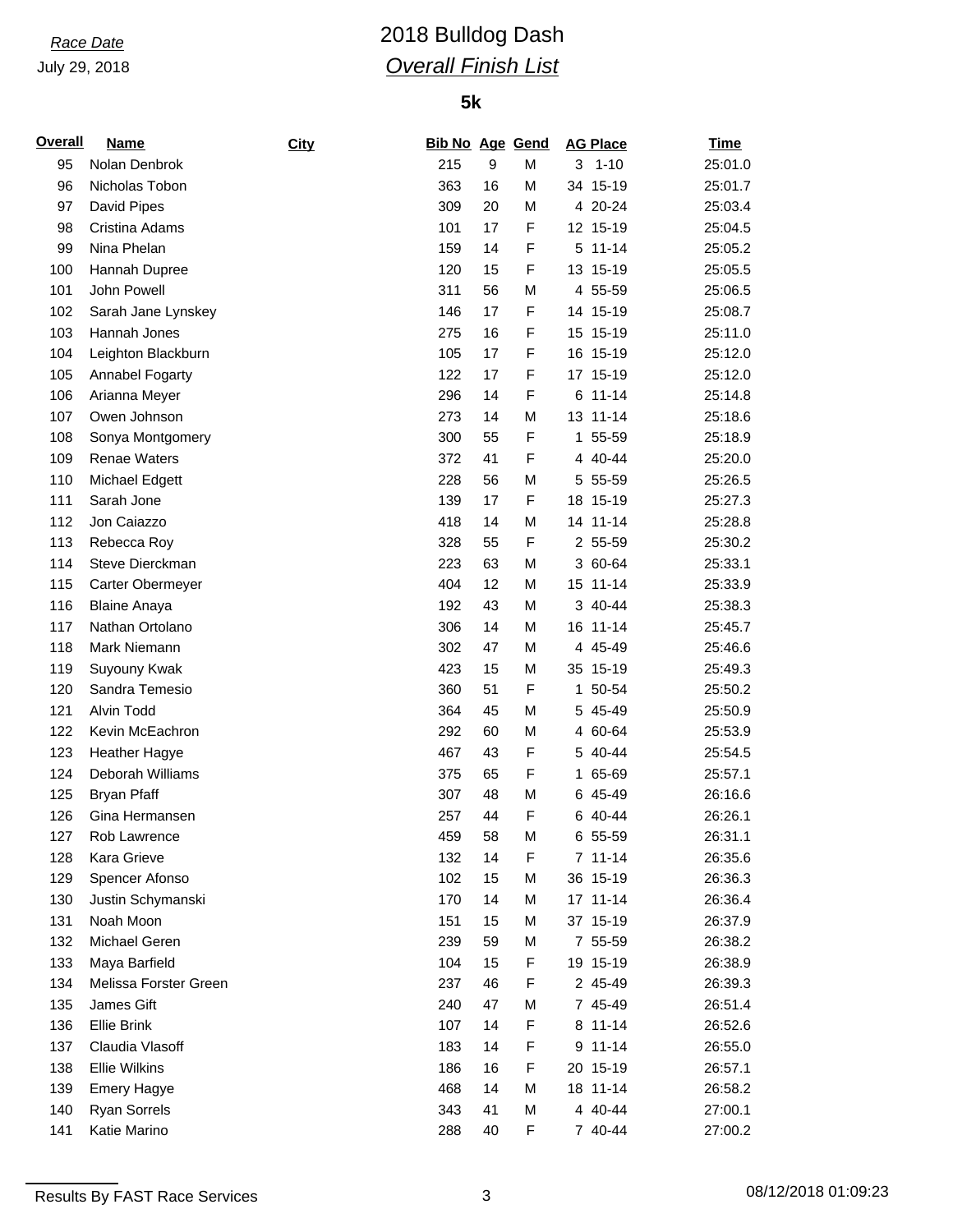# *Race Date* 2018 Bulldog Dash *Overall Finish List*

| <b>Overall</b> | <b>Name</b>             | <b>City</b> | <b>Bib No Age Gend</b> |    |   |    | <b>AG Place</b> | <u>Time</u> |
|----------------|-------------------------|-------------|------------------------|----|---|----|-----------------|-------------|
| 142            | <b>Todd Coppedge</b>    |             | 204                    | 50 | M |    | 5 50-54         | 27:00.4     |
| 143            | Sydney Jones            |             | 140                    | 17 | F |    | 21 15-19        | 27:11.0     |
| 144            | <b>Francy Rodriguez</b> |             | 326                    | 53 | F |    | 2 50-54         | 27:11.8     |
| 145            | Johnny Wilkins          |             | 373                    | 48 | M | 8  | 45-49           | 27:13.1     |
| 146            | Henry Murphy            |             | 152                    | 14 | M |    | 19 11-14        | 27:13.7     |
| 147            | James Mok               |             | 417                    | 48 | M | 9  | 45-49           | 27:20.0     |
| 148            | Madeline Quinn          |             | 164                    | 18 | F |    | 22 15-19        | 27:22.8     |
| 149            | <b>Betty Songer</b>     |             | 340                    | 63 | F |    | 1 60-64         | 27:24.6     |
| 150            | Juan Tobon              |             | 362                    | 48 | M |    | 10 45-49        | 27:32.9     |
| 151            | <b>Brady Boswell</b>    |             | 195                    | 18 | M |    | 38 15-19        | 27:33.1     |
| 152            | John Clough             |             | 403                    | 54 | M |    | 6 50-54         | 27:39.7     |
| 153            | Meaghan Powell          |             | 312                    | 22 | F | 1. | $20 - 24$       | 27:41.4     |
| 154            | <b>Steve Proell</b>     |             | 317                    | 46 | M | 11 | 45-49           | 27:41.6     |
| 155            | Kellyn Posey            |             | 160                    | 15 | F |    | 23 15-19        | 27:50.1     |
| 156            | <b>Christine Brink</b>  |             | 196                    | 48 | F | 3  | 45-49           | 27:54.6     |
| 157            | Corinna Albee           |             | 191                    | 49 | F | 4  | 45-49           | 27:56.6     |
| 158            | <b>Brad Boswell</b>     |             | 194                    | 44 | M |    | 5 40-44         | 28:00.0     |
| 159            | Ashlyn Purvis           |             | 163                    | 13 | F |    | 10 11-14        | 28:07.3     |
| 160            | Josh Yi                 |             | 438                    | 15 | M |    | 39 15-19        | 28:27.1     |
| 161            | Maddox Johnson          |             | 272                    | 9  | M | 4  | $1 - 10$        | 28:27.2     |
| 162            | Sean Yamazaki           |             | 382                    | 15 | M |    | 40 15-19        | 28:27.5     |
| 163            | Francesca Nguy          |             | 153                    | 13 | F | 11 | $11 - 14$       | 28:27.7     |
| 164            | <b>Kirk Harris</b>      |             | 253                    | 50 | M |    | 7 50-54         | 28:30.8     |
| 165            | Lonnie White            |             | 436                    | 14 | M |    | 20 11-14        | 28:35.0     |
| 166            | Andrew Grothe           |             | 134                    | 14 | M | 21 | $11 - 14$       | 28:38.8     |
| 167            | Justin Green            |             | 246                    | 45 | M |    | 12 45-49        | 28:40.2     |
| 168            | Marc Holland            |             | 263                    | 55 | M |    | 8 55-59         | 28:45.4     |
| 169            | Amanda Damrow           |             | 115                    | 14 | F |    | 12 11-14        | 28:46.2     |
| 170            | <b>Griffin Hatcher</b>  |             | 255                    | 15 | M | 41 | $15-19$         | 28:46.8     |
| 171            | <b>Emily Stephens</b>   |             | 174                    | 14 | F |    | 13 11-14        | 28:56.0     |
| 172            | Jeff Thornton           |             | 361                    | 47 | M |    | 13 45-49        | 28:56.9     |
| 173            | Kristopher Montgomery   |             | 409                    | 15 | M |    | 42 15-19        | 28:57.3     |
| 174            | Langston Denning        |             | 116                    | 14 | M |    | 22 11-14        | 28:58.8     |
| 175            | Connie Piecuch          |             | 308                    | 59 | F |    | 3 55-59         | 29:00.4     |
| 176            | <b>Jack Keres</b>       |             | 465                    | 12 | M |    | 23 11-14        | 29:04.9     |
| 177            | Caroline Brown          |             | 108                    | 16 | F |    | 24 15-19        | 29:05.0     |
| 178            | <b>Tim Dickey</b>       |             | 219                    | 45 | M |    | 14 45-49        | 29:20.3     |
| 179            | Kelly Meyer             |             | 297                    | 44 | F |    | 8 40-44         | 29:22.0     |
| 180            | <b>Tristan Meeks</b>    |             | 445                    | 17 | M |    | 43 15-19        | 29:24.4     |
| 181            | Sandra Gazzara          |             | 440                    | 46 | F |    | 5 45-49         | 29:25.4     |
| 182            | Ammon Rodriguez         |             | 168                    | 16 | M |    | 44 15-19        | 29:28.7     |
| 183            | Dave Szink              |             | 356                    | 51 | M |    | 8 50-54         | 29:34.4     |
| 184            | Ashley Vasquez-Arbelaez |             | 367                    | 17 | F |    | 25 15-19        | 29:39.5     |
| 185            | Ryan Pahi               |             | 402                    | 41 | M |    | 6 40-44         | 29:42.8     |
| 186            | Jennifer Grieve         |             | 248                    | 45 | F |    | 6 45-49         | 29:45.7     |
| 187            | Alexa Wilson            |             | 187                    | 17 | F |    | 26 15-19        | 29:51.7     |
| 188            | Sarah Stephenson        |             | 401                    | 16 | F |    | 27 15-19        | 29:52.8     |
|                |                         |             |                        |    |   |    |                 |             |

Results By FAST Race Services 24 08/12/2018 01:09:24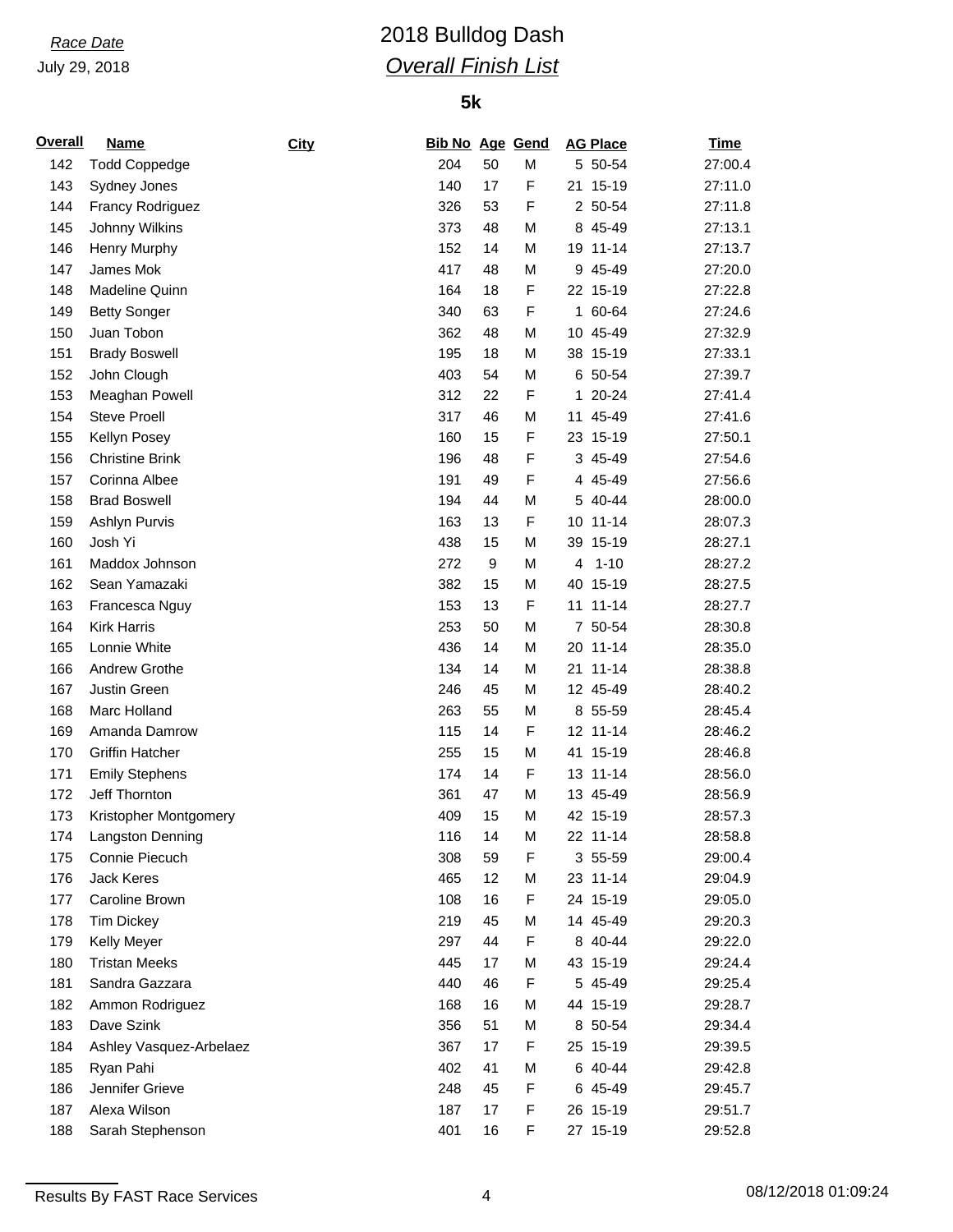# *Race Date* 2018 Bulldog Dash *Overall Finish List*

## **5k**

| <b>Overall</b> | <b>Name</b>             | <b>City</b> | <b>Bib No Age Gend</b> |                  |             |              | <b>AG Place</b> | <b>Time</b> |
|----------------|-------------------------|-------------|------------------------|------------------|-------------|--------------|-----------------|-------------|
| 189            | Elizabeth Todd          |             | 365                    | 45               | F           |              | 7 45-49         | 29:56.4     |
| 190            | Michael Torrence        |             | 366                    | 56               | M           |              | 9 55-59         | 29:56.8     |
| 191            | <b>Rich Niersbach</b>   |             | 303                    | 49               | M           |              | 15 45-49        | 29:57.0     |
| 192            | Lillian Creamer         |             | 208                    | 15               | $\mathsf F$ |              | 28 15-19        | 29:58.2     |
| 193            | Sarah Dickinson         |             | 117                    | 14               | F           |              | 14 11-14        | 30:02.1     |
| 194            | John Dickinson          |             | 220                    | 11               | M           |              | 24 11-14        | 30:05.0     |
| 195            | <b>Stacey Dickinson</b> |             | 222                    | 45               | F           |              | 8 45-49         | 30:13.0     |
| 196            | Abigail Joo             |             | 277                    | 15               | F           |              | 29 15-19        | 30:16.1     |
| 197            | Emma Waters             |             | 370                    | 12               | F           |              | 15 11-14        | 30:16.2     |
| 198            | <b>Byron Holmes</b>     |             | 264                    | 49               | M           |              | 16 45-49        | 30:22.8     |
| 199            | Jennifer Dent           |             | 469                    | 46               | F           |              | 9 45-49         | 30:28.9     |
| 200            | Lenetta Heiland         |             | 256                    | 55               | F           |              | 4 55-59         | 30:30.7     |
| 201            | <b>Brian Granger</b>    |             | 244                    | 51               | М           | 9            | 50-54           | 30:37.6     |
| 202            | Davis Hatcher           |             | 254                    | 12               | M           |              | 25 11-14        | 30:38.0     |
| 203            | <b>Cara Gowens</b>      |             | 243                    | 13               | F           |              | 16 11-14        | 30:40.9     |
| 204            | Natalie Yarnell         |             | 384                    | 38               | F           |              | 3 35-39         | 30:42.1     |
| 205            | Andrea Priest           |             | 314                    | 46               | F           |              | 10 45-49        | 30:46.9     |
| 206            | <b>Tom Priest</b>       |             | 316                    | 46               | M           |              | 17 45-49        | 30:47.6     |
| 207            | <b>Brianna Stokes</b>   |             | 346                    | 16               | F           |              | 30 15-19        | 30:48.1     |
| 208            | <b>Connor Priest</b>    |             | 315                    | 15               | M           |              | 45 15-19        | 30:48.2     |
| 209            | Alan Johnson            |             | 268                    | 53               | M           |              | 10 50-54        | 30:49.3     |
| 210            | John Gazzara            |             | 441                    | 53               | M           |              | 11 50-54        | 30:56.0     |
| 211            | Marla Buie              |             | 199                    | 48               | F           | 11           | 45-49           | 30:59.1     |
| 212            | Will Maron              |             | 449                    | 13               | M           |              | 26 11-14        | 30:59.5     |
| 213            | Shanda Crosby           |             | 209                    | 48               | $\mathsf F$ |              | 12 45-49        | 31:02.0     |
| 214            | <b>Buck Buchanan</b>    |             | 198                    | 39               | M           |              | 3 35-39         | 31:09.6     |
| 215            | <b>Kennedy Primus</b>   |             | 415                    | 16               | F           |              | 31 15-19        | 31:13.3     |
| 216            | Michelle Hill           |             | 259                    | 31               | F           |              | 1 30-34         | 31:13.7     |
| 217            | <b>Henry Szink</b>      |             | 176                    | 17               | M           |              | 46 15-19        | 31:23.6     |
| 218            | <b>Ashley Swilley</b>   |             | 355                    | 34               | $\mathsf F$ |              | 2 30-34         | 31:25.9     |
| 219            | <b>Patrick Easterly</b> |             | 227                    | 50               | М           |              | 12 50-54        | 31:27.4     |
| 220            | Ella Waters             |             | 369                    | $\boldsymbol{9}$ | F           | $\mathbf{1}$ | $1 - 10$        | 31:30.0     |
| 221            | Kari Sorrels            |             | 342                    | 41               | F           |              | 9 40-44         | 31:30.3     |
| 222            | George Songer           |             | 341                    | 68               | M           |              | 1 65-69         | 31:46.1     |
| 223            | Sofia Vega Oviedo       |             | 182                    | 14               | F           |              | 17 11-14        | 31:49.4     |
| 224            | <b>Patrick Sutton</b>   |             | 353                    | 51               | M           |              | 13 50-54        | 31:52.5     |
| 225            | Jenn Cofer              |             | 203                    | 52               | F           |              | 3 50-54         | 31:56.6     |
| 226            | David Zachok            |             | 385                    | 10               | M           | 5            | $1 - 10$        | 31:57.4     |
| 227            | Monic Fernandez         |             | 410                    | 49               | F           |              | 13 45-49        | 32:02.5     |
| 228            | Larry Stone             |             | 348                    | 46               | M           |              | 18 45-49        | 32:16.2     |
| 229            | Lori Collett            |             | 434                    | 36               | F           |              | 4 35-39         | 32:21.1     |
| 230            | John Creamer            |             | 207                    | 57               | M           |              | 10 55-59        | 32:23.0     |
| 231            | Diya Gidwoni            |             | 414                    | 16               | F           |              | 32 15-19        | 32:38.3     |
| 232            | Simran Gidwani          |             | 125                    | 21               | F           |              | 2 20-24         | 32:38.5     |
| 233            | Paige Benoit            |             | 430                    | 52               | F           |              | 4 50-54         | 32:46.1     |
| 234            | Ashleigh Smith          |             | 338                    | 15               | F           |              | 33 15-19        | 32:53.1     |
| 235            | Emma Reeves             |             | 165                    | 14               | F           |              | 18 11-14        | 32:58.1     |
|                |                         |             |                        |                  |             |              |                 |             |

Results By FAST Race Services 6 08/12/2018 01:09:24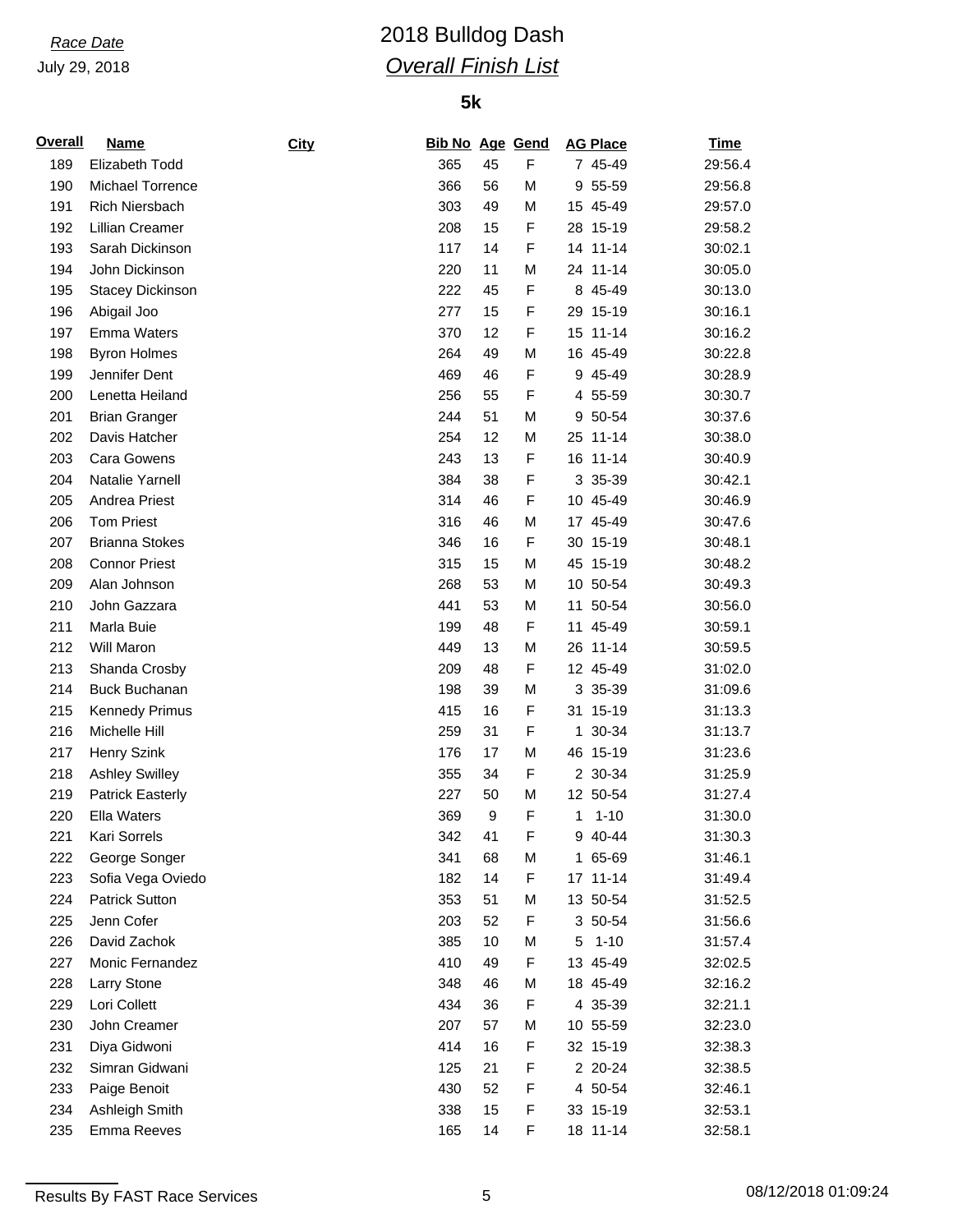# *Race Date* 2018 Bulldog Dash *Overall Finish List*

| <b>Overall</b> | <b>Name</b>             | City | <b>Bib No Age Gend</b> |    |   | <b>AG Place</b>            | <b>Time</b> |
|----------------|-------------------------|------|------------------------|----|---|----------------------------|-------------|
| 236            | <b>Steve Forren</b>     |      | 236                    | 45 | M | 19 45-49                   | 32:59.2     |
| 237            | Grace Forren            |      | 235                    | 18 | F | 34 15-19                   | 32:59.2     |
| 238            | Sarah Rummins           |      | 329                    | 14 | F | 19 11-14                   | 33:03.9     |
| 239            | Amanda Reding           |      | 320                    | 38 | F | 5 35-39                    | 33:18.9     |
| 240            | Jessica Kalish          |      | 413                    | 14 | F | 20 11-14                   | 33:42.6     |
| 241            | Hailey Green            |      | 131                    | 13 | F | $11 - 14$<br>21            | 33:43.1     |
| 242            | Claire Owen             |      | 156                    | 15 | F | 35 15-19                   | 33:43.1     |
| 243            | <b>Shawnessy Finnie</b> |      | 234                    | 47 | F | 14 45-49                   | 33:44.3     |
| 244            | <b>Emily Gibbs</b>      |      | 124                    | 15 | F | 36 15-19                   | 33:54.6     |
| 245            | Chelsea Means           |      | 294                    | 36 | F | 6 35-39                    | 33:59.1     |
| 246            | Jonathan Miles          |      | 298                    | 41 | M | 7 40-44                    | 34:01.4     |
| 247            | Thomas Harrington       |      | 252                    | 55 | M | 55-59<br>11                | 34:19.4     |
| 248            | Izzy Rodriguez          |      | 450                    | 14 | F | 22 11-14                   | 34:27.1     |
| 249            | Molly Harrington        |      | 251                    | 24 | F | 3 20-24                    | 34:32.7     |
| 250            | lan Johnson             |      | 138                    | 14 | M | 27 11-14                   | 34:52.7     |
| 251            | Luke Feldman            |      | 232                    | 11 | M | 28 11-14                   | 34:55.1     |
| 252            | <b>Beth Dempsey</b>     |      | 214                    | 47 | F | 15 45-49                   | 35:07.5     |
| 253            | Diana Stillwagon        |      | 345                    | 57 | F | 5 55-59                    | 35:15.1     |
| 254            | <b>Kate Keres</b>       |      | 464                    | 15 | F | 37 15-19                   | 35:51.0     |
| 255            | Anna Purcella-Doll      |      | 318                    | 65 | F | 2 65-69                    | 36:01.0     |
| 256            | Josh Wark               |      | 368                    | 11 | M | 29 11-14                   | 36:02.4     |
| 257            | Naomi Kim               |      | 451                    | 14 | F | 23 11-14                   | 36:06.0     |
| 258            | Lucy Zachok             |      | 386                    | 13 | F | 24 11-14                   | 36:09.0     |
| 259            | <b>Sydney Winkler</b>   |      | 188                    | 14 | F | 25 11-14                   | 36:10.3     |
| 260            | Ken Powers              |      | 313                    | 67 | M | 2 65-69                    | 36:16.9     |
| 261            | <b>Heather Condron</b>  |      | 407                    | 61 | F | 2 60-64                    | 36:20.0     |
| 262            | Michael Montgomery      |      | 299                    | 60 | M | 5 60-64                    | 36:20.5     |
| 263            | Sarah Juvera            |      | 463                    | 12 | F | 26 11-14                   | 36:22.2     |
| 264            | Lisa Garland            |      | 238                    | 45 | F | 16 45-49                   | 36:26.6     |
| 265            | Kaya Holmes             |      | 135                    | 15 | F | 38 15-19                   | 36:34.4     |
| 266            | Lauren Gonzalez         |      | 126                    | 14 | F | 27 11-14                   | 36:35.8     |
| 267            | Sheila Sandgren         |      | 333                    | 56 | F | 6 55-59                    | 36:41.4     |
| 268            | Olivia Rodriguez        |      | 169                    | 14 | F | 28 11-14                   | 36:42.9     |
| 269            | <b>Camree Noblit</b>    |      | 304                    | 15 | F | 39 15-19                   | 36:44.4     |
| 270            | Sherry Kemp             |      | 279                    | 64 | F | 3 60-64                    | 36:44.6     |
| 271            | Kayleigh Griffin        |      | 133                    | 14 | F | 29 11-14                   | 36:50.3     |
| 272            | Dustin Griffin          |      | 249                    | 45 | M | 20 45-49                   | 36:53.2     |
| 273            | Yolanda Johnson         |      | 274                    | 44 | F | 10 40-44                   | 37:16.1     |
| 274            | Sarah Mohammad          |      | 411                    | 15 | F | 40 15-19                   | 37:44.8     |
| 275            | Eunhee Choi             |      | 424                    | 44 | F | 11 40-44                   | 37:59.0     |
| 276            | Mike Teav               |      | 408                    | 49 | M | 21 45-49                   | 38:00.2     |
| 277            | Kayla Teav              |      | 358                    | 10 | F | $\overline{c}$<br>$1 - 10$ | 38:00.3     |
| 278            | Ally Reeves             |      | 321                    | 12 | F | 30 11-14                   | 38:03.4     |
| 279            | <b>Piper Sowter</b>     |      | 344                    | 12 | F | 31 11-14                   | 38:03.4     |
| 280            | <b>Travis Kirby</b>     |      | 454                    | 43 | M | 8 40-44                    | 38:08.5     |
| 281            | <b>Terry Bates</b>      |      | 453                    | 50 | M | 14 50-54                   | 38:09.8     |
| 282            | Larry Woods             |      | 379                    | 72 | M | 1 70-99                    | 38:56.1     |
|                |                         |      |                        |    |   |                            |             |